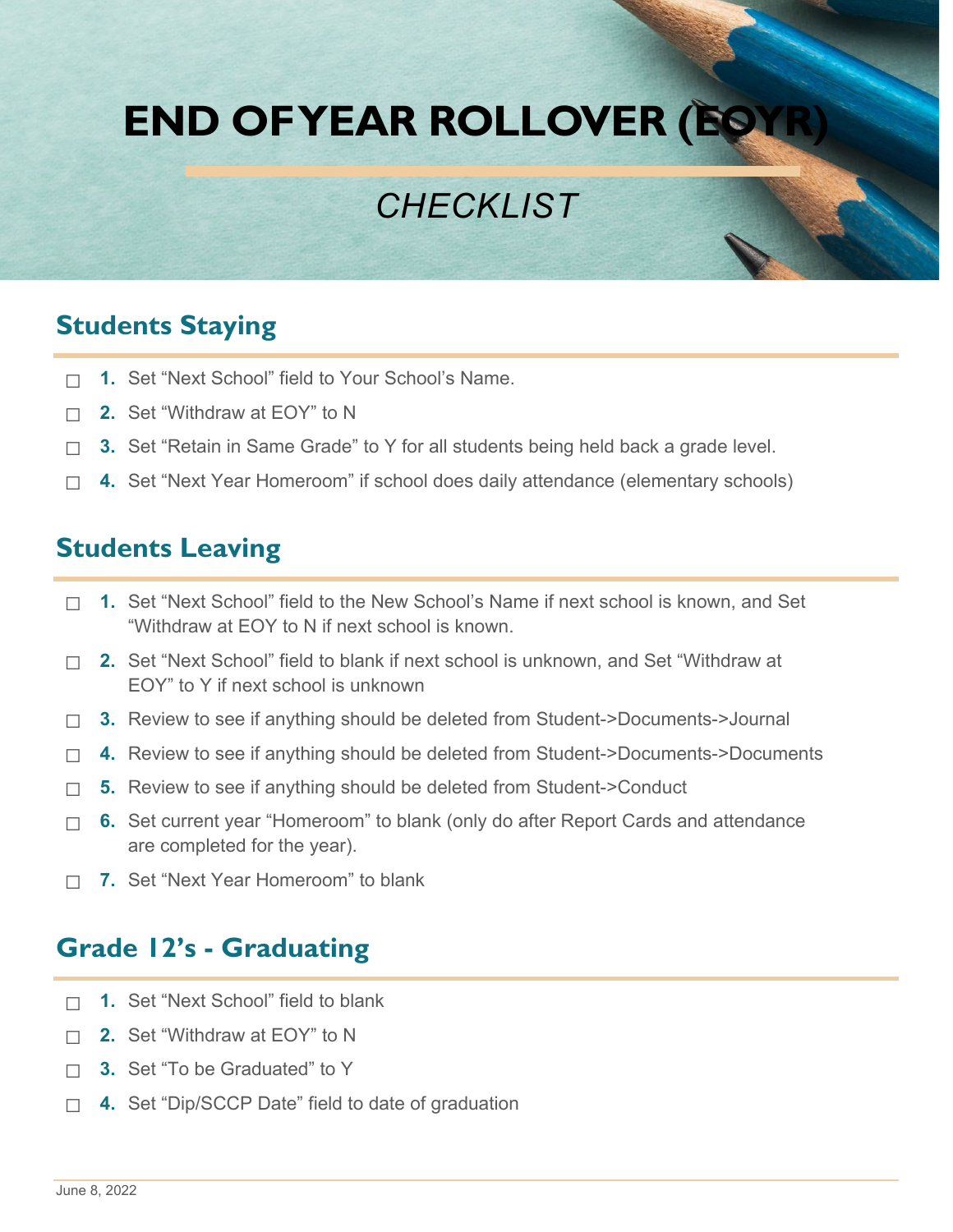#### **Grade 12's – NOT Graduating**

- ☐ **5.** Set "Next School" field to New School or Your School's Name
- ☐ **6.** Set "Withdraw at EOY" to N
- ☐ **7.** Set "To be Graduated" to N
- ☐ **8.** Set "Dip/SCCP Date" field to blank
- ☐ **9.** Set "Retain in Same Grade" field to Y

#### **Cross-Enrolled Students (typically DL schools only)**

- ☐ **1.** Update Secondary school associations end date to blank or August of NEXT year for students staying at your school.
- ☐ **2.** Update Secondary school associations end date to date before EOYR for students leaving your school

#### **Data Clean-up**

- ☐ **1.** Review all students if anything should be deleted from Student->Document->Journal
- ☐ **2.** Review all students to see if anything should be deleted from Student->Documents- >Documents
- ☐ **3.** Review all students if anything should be deleted from Student->Conduct
- ☐ **4.** Set Staff Leaving to "Inactive" and remove staff "primary email". (Do after Report Cards are completed)
- ☐ **5.** Download copy of all Report Cards
- ☐ **6.** Download copy of Permanent Student Records (PSR)
- ☐ **7.** Download copy of Active Student List

#### **Next Year Preparation**

- ☐ **1.** Copy Courses to Next Year.
- ☐ **2.** Copy Active Schedule in Build View.
- ☐ **3.** Add New Staff Starting in September